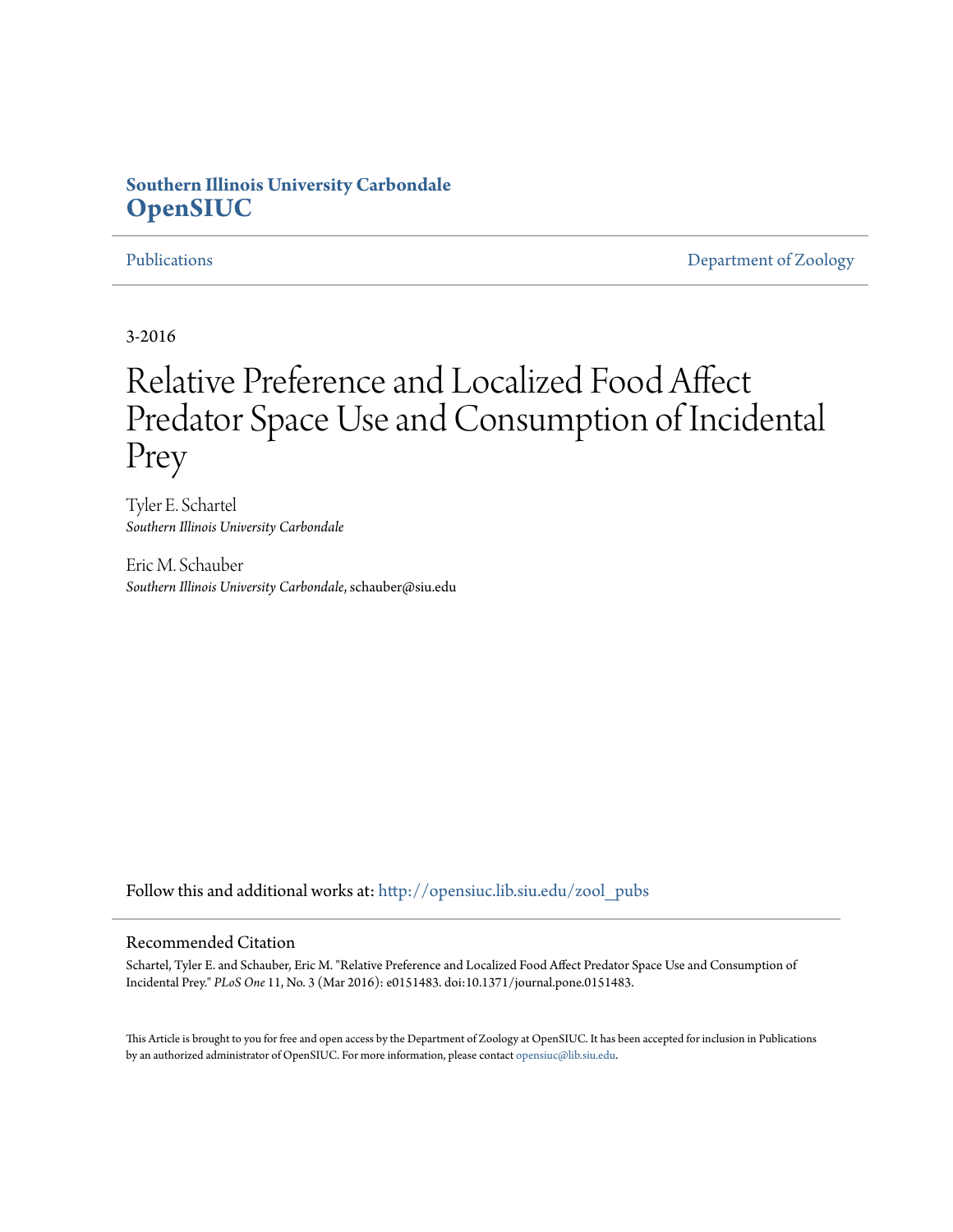

# **OPEN ACCESS**

Citation: Schartel TE, Schauber EM (2016) Relative Preference and Localized Food Affect Predator Space Use and Consumption of Incidental Prey. PLoS ONE 11(3): e0151483. doi:10.1371/journal. pone.0151483

Editor: Antoni Margalida, University of Lleida, SPAIN

Received: September 15, 2015

Accepted: February 29, 2016

Published: March 15, 2016

Copyright: © 2016 Schartel, Schauber. This is an open access article distributed under the terms of the [Creative Commons Attribution License,](http://creativecommons.org/licenses/by/4.0/) which permits unrestricted use, distribution, and reproduction in any medium, provided the original author and source are credited.

Data Availability Statement: All raw data pertaining to small mammal trapping, predator activity and space use, and consumption of incidental prey items are available from the Dryad database (DOI[:10.5061/](http://dx.doi.org/10.5061/dryad.f8rm5) [dryad.f8rm5](http://dx.doi.org/10.5061/dryad.f8rm5)).

Funding: The research described in this manuscript was supported by the National Science Foundation [\(http://www.nsf.gov/](http://www.nsf.gov/)) under Grant No. 0743759. This grant was authored by and awarded to EMS. The funders had no role in study design, data collection and analysis, decision to publish, or preparation of the manuscript.

RESEARCH ARTICLE

# Relative Preference and Localized Food Affect Predator Space Use and Consumption of Incidental Prey

#### Tyler E. Schartel<sup>1,3\*</sup>, Eric M. Schauber<sup>1,2</sup>

1 Cooperative Wildlife Research Laboratory and Department of Zoology, Southern Illinois University Carbondale, Carbondale, Illinois, United States of America, 2 Center for Ecology, Southern Illinois University Carbondale, Carbondale, Illinois, United States of America, 3 Department of Biological Sciences, Mississippi State University, Mississippi State, Mississippi, United States of America

\* tes164@msstate.edu

# Abstract

Abundant, localized foods can concentrate predators and their foraging efforts, thus altering both the spatial distribution of predation risk and predator preferences for prey that are encountered incidentally. However, few investigations have quantified the spatial scale over which localized foods affect predator foraging behavior and consumption of incidental prey. In spring 2010, we experimentally tested how point-source foods altered how generalist predators (white-footed mice, Peromyscus leucopus) utilized space and depredated two incidental prey items: almonds (Prunus dulcis; highly profitable) and maple seeds (Acer saccharum; less profitable). We estimated mouse population densities with trapping webs, quantified mouse consumption rates of these incidental prey items, and measured local mouse activity with track plates. We predicted that 1) mouse activity would be elevated near full feeders, but depressed at intermediate distances from the feeder, 2) consumption of both incidental prey would be high near feeders providing less-preferred food and, 3) consumption of incidental prey would be contingent on predator preference for prey relative to feeders providing more-preferred food. Mouse densities increased significantly from pre- to post-experiment. Mean mouse activity was unexpectedly greatest in control treatments, particularly <15 m from the control (empty) feeder. Feeders with highly preferred food (sunflower seeds) created localized refuges for incidental prey at intermediate distances (15 to 25m) from the feeder. Feeders with less-preferred food (corn) generated localized high risk for highly preferred almonds <10 m of the feeder. Our findings highlight the contingent but predictable effects of locally abundant food on risk experienced by incidental prey, which can be positive or negative depending on both spatial proximity and relative preference.

### Introduction

Predator foraging behaviors, and the resulting distribution of predation risk within a landscape, are influenced by what prey are available and where they are located. Optimal foraging theory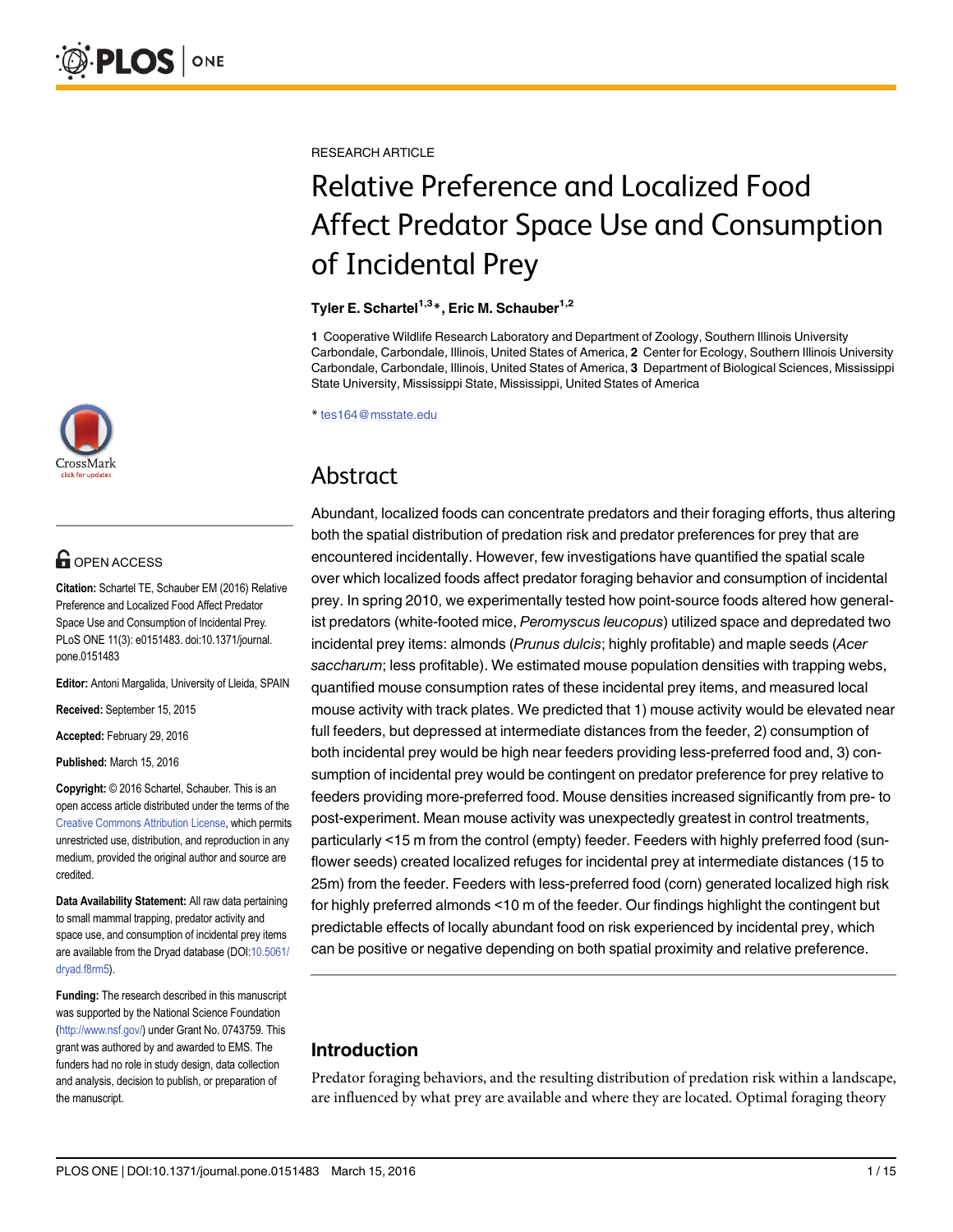<span id="page-2-0"></span>

Competing Interests: The authors have declared that no competing interests exist.

provides a framework for predicting predator choice of prey on the basis of energetic profitability [[1\]](#page-13-0), as well as the spatial distribution of predator foraging efforts in relation to local prey availability  $[2, 3]$  $[2, 3]$  $[2, 3]$  $[2, 3]$ . Increased abundance of generalist predators, which are numerically decoupled from the abundance of some prey, can increase the likelihood of localized extinction for sparse or rare prey items [[4\]](#page-13-0). These sparse or rare items are especially vulnerable when encountered and consumed opportunistically as incidental prey while predators forage for primary, or locally abundant, foods [[5\]](#page-13-0). Abundant food sources can supplement predator diets [\[6](#page-13-0)-[9\]](#page-13-0) elevate predator densities [\[10,](#page-13-0) [11\]](#page-13-0), and influence generalist foraging strategies and space use [[12,](#page-13-0) [13\]](#page-13-0), suggesting that the distribution of primary food resources may play a crucial role in determining local risk to incidental prey.

Researchers have identified several scenarios whereby primary prey can influence the impacts of generalist predators on incidental prey. Primary prey sources can, when abundant, reduce predation risk for incidentally encountered and less-preferred prey items [[14](#page-13-0)–[19](#page-14-0)]. Alternatively, abundant primary prey can increase local predator densities through aggregative and numerical responses  $[20, 21]$  $[20, 21]$  $[20, 21]$  $[20, 21]$  $[20, 21]$ , producing apparent competition that increases local predation rates on incidental prey that are preferred or highly vulnerable [\[22](#page-14-0)–[24](#page-14-0)]. For example, deer feeders dispensing corn (Zea mays) spatially concentrate foraging by raccoons (Procyon lotor), increasing predation risk for nearby nests of wild turkeys (Meleagris gallopova) and turtles [\[25](#page-14-0), [26\]](#page-14-0). On the other hand, locally abundant food also can draw predators away from opportunistically consumed prey items like waterfowl nests located in different areas [\[27\]](#page-14-0).

These disparities in indirect effects of primary prey on incidental prey via a shared predator may be explained by the spatial scales at which predators are active and the preference ranking of available foods. However, few investigations have attempted to quantify the spatial scale at which spatially concentrated foods influence predator activity and foraging behavior. Optimally foraging generalists should preferentially consume the most profitable prey items available [[28](#page-14-0)], so the relative profitability of abundant prey will determine (at least in part) whether incidental prey are consumed or disregarded. This reasoning raises a series of questions: (1) at what spatial scale do localized, abundant food sources influence predator space use and foraging behavior, (2) how do abundant food sources influence predator preference for other prey items, and (3) how does the profitability of abundant food influence consumption rates on incidental prey of differing profitability? To answer these questions, we provided abundant, localized food sources of differing profitability in order to manipulate predator space use and foraging behavior. We then quantified both predator activity and consumption rates on two incidental prey items of differing nutritional content relative to these localized food sources.

The white-footed mouse (Peromyscus leucopus) is an ideal predator for this investigation because of its generalist diet and small home range size  $(-0.1 \text{ ha}; [29, 30])$  $(-0.1 \text{ ha}; [29, 30])$  $(-0.1 \text{ ha}; [29, 30])$  $(-0.1 \text{ ha}; [29, 30])$  $(-0.1 \text{ ha}; [29, 30])$ . Distributed widely across North America, the white-footed mouse consumes fruits and fungi [\[29,](#page-14-0) [31\]](#page-14-0), and is an important predator of tree seeds [[32](#page-14-0)–[34](#page-14-0)]. White-footed mice are also noted predators of gypsy moth pupae (Lymantria dispar;  $[35-37]$  $[35-37]$  $[35-37]$  $[35-37]$  $[35-37]$ ) and songbird eggs and fledglings [\[18,](#page-14-0) [38](#page-14-0)–[40](#page-14-0)]. Abundant food sources may influence predation risk to white-footed mouse prey by concentrating mouse space use and altering mouse preference for prey items relative to what prey are available [[34](#page-14-0)]. For example, highly preferred foods such as sunflower seeds (Helianthus annuus) may decrease predation on less-preferred incidental prey items (e.g., gypsy moth pupae;  $[41]$  $[41]$  $[41]$ ). In addition, a locally abundant food source may draw mice away from areas farther away from this food source, generating refugia.

Our investigation aims to quantify and compare spatial patterns of white-footed mouse foraging behavior and activity with spatial patterns of predation risk to and consumption of incidental prey. In particular, we evaluate how localized and abundant, highly and less-preferred food resources affect and potentially generate discrepancies between patterns of mouse activity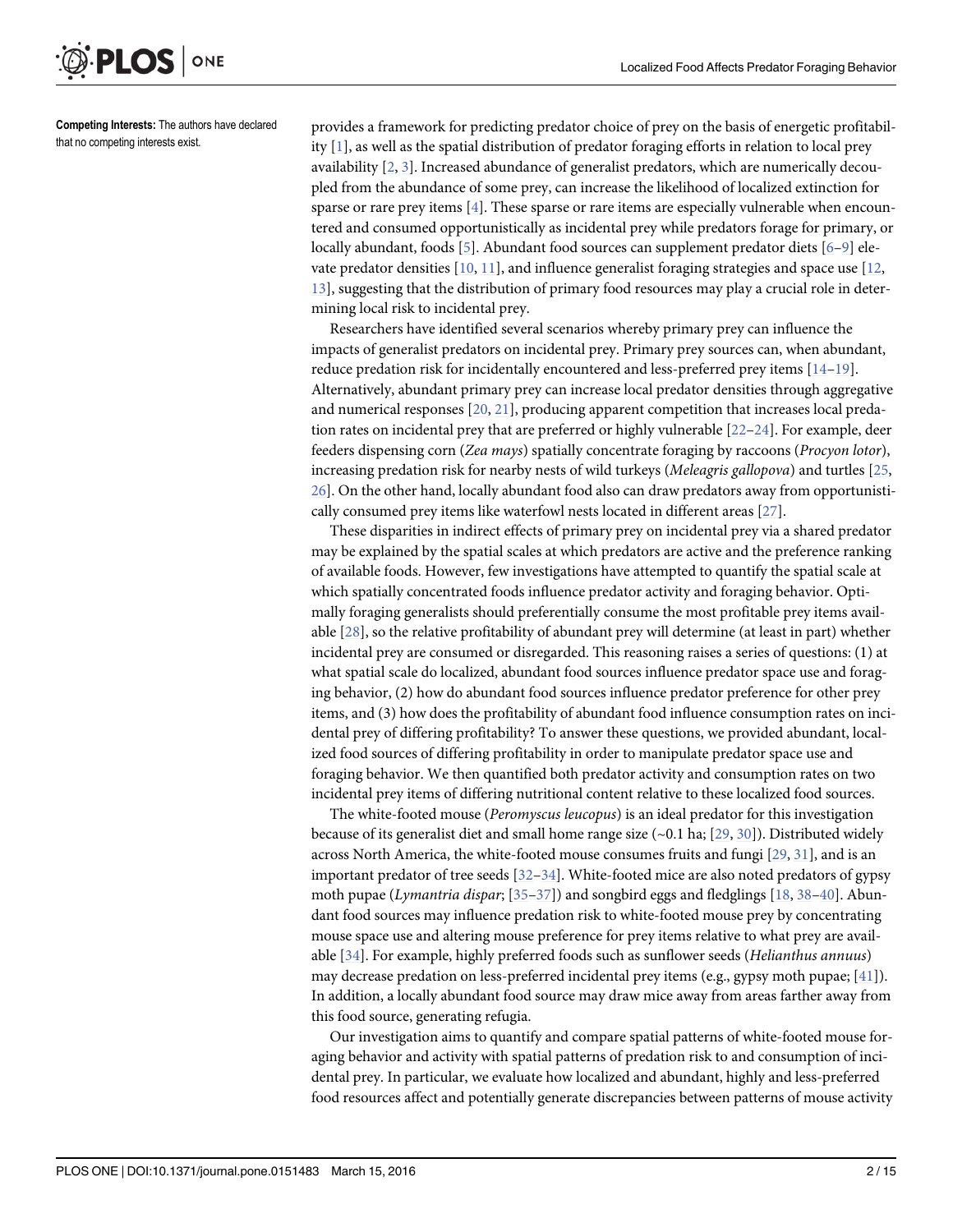<span id="page-3-0"></span>and consumption of incidental prey. We hypothesized that mice would forage for and consume incidental prey in a manner consistent with optimal foraging theory. It follows that we should expect the presence of a more-preferred food to cause mismatches in the spatial patterns of incidental prey consumption and mouse activity, especially near the food source. Given that white-footed mice are important predators of tree seeds, we used almonds (*Prunus dulcis*) and sugar maple seeds (Acer saccharum) as incidental prey. While not naturally occurring in this system, the nutritional profile of almonds (by weight; 24.9 kJ/g, 2.6% water, 22.1% protein, 52.8% lipids, 19.3% carbohydrates, [[42](#page-14-0)]) suggest these seeds should be preferentially consumed relative to sugar maple seeds (by weight;  $20.2$  kJ/g). Sugar maple seeds have also been demonstrated to be consumed by white-footed mice with intermediate preference relative to other prey items [\[32,](#page-14-0) [34\]](#page-14-0). Abundant foods can cause consumers to become more selective, so alterations to mouse preferences for and consumption of incidental prey (maple seeds) may demonstrate the potential for effects on tree recruitment rates and plant diversity at scales consistent with mouse foraging [\[43](#page-14-0)]. In addition, these incidental prey items can be considered substitutes for other sessile prey of white-footed mice (e.g., gypsy moth pupae and songbird nests), so alterations to mouse preference for tree seeds may be indicative of similar potential effects on gypsy moth and songbird recruitment. We evaluate if abundant food sources influence local mouse densities, and thus mouse activity, space use, and foraging behavior. Finally, we discuss how heterogeneity in predation risk ultimately impacts the existence of refugia and the ability of incidental prey populations to exploit these areas of decreased risk. Specifically, we tested the following *a priori* predictions ( $Fig 1$ ):

- 1. white-footed mouse space use and activity would be concentrated by supplemental food sources, especially around highly preferred food sources (sunflower seeds, [Fig 1A\)](#page-4-0).
- 2. white-footed mouse space use and activity would be decreased at intermediate distances from the feeder (15–25 m) due to activity being concentrated around the feeder (Fig  $1\text{A}$ ).
- 3. white-footed mouse consumption of all incidental prey would be high close to, and decrease with distance from, feeders providing less- preferred food (corn; [Fig 1B and 1C](#page-4-0)).
- 4. white-footed mouse consumption of highly preferred prey (almonds) would be high close to, but decrease with distance from, feeders providing highly preferred food (sunflower seeds; [Fig 1B](#page-4-0)).
- 5. white-footed mouse consumption of less-preferred prey (maple seeds) would be low close to, but increase with distance from, feeders providing highly preferred food (sunflower seeds; [Fig 1C](#page-4-0)).

#### Methods

#### Study site and experimental plot design

This research had the approval of Southern Illinois University Carbondale's IACUC.The relevant animal care protocol # was 07–053. We conducted this investigation in spring 2010 at Southern Illinois University's Touch of Nature Environmental Center, approximately 13 km south of Carbondale, Illinois, USA. Land surveys found dominant overstory species included white oak (Quercus alba), black oak (Quercus velutina), hickory (Carya spp.), and northern red oak (Quercus rubra; [[44](#page-14-0)]). Noted prominent understory species including eastern redbud (Cercis canadensis), flowering dogwood (Cornus florida), and rusty black-haw (Viburnum rufidu- $lum; [45]$  $lum; [45]$ ), however non-natives including wild rose (Rosa multiflora) and Japanese honeysuckle (Lonicera japonica) have invaded the forest interior [\[46\]](#page-15-0).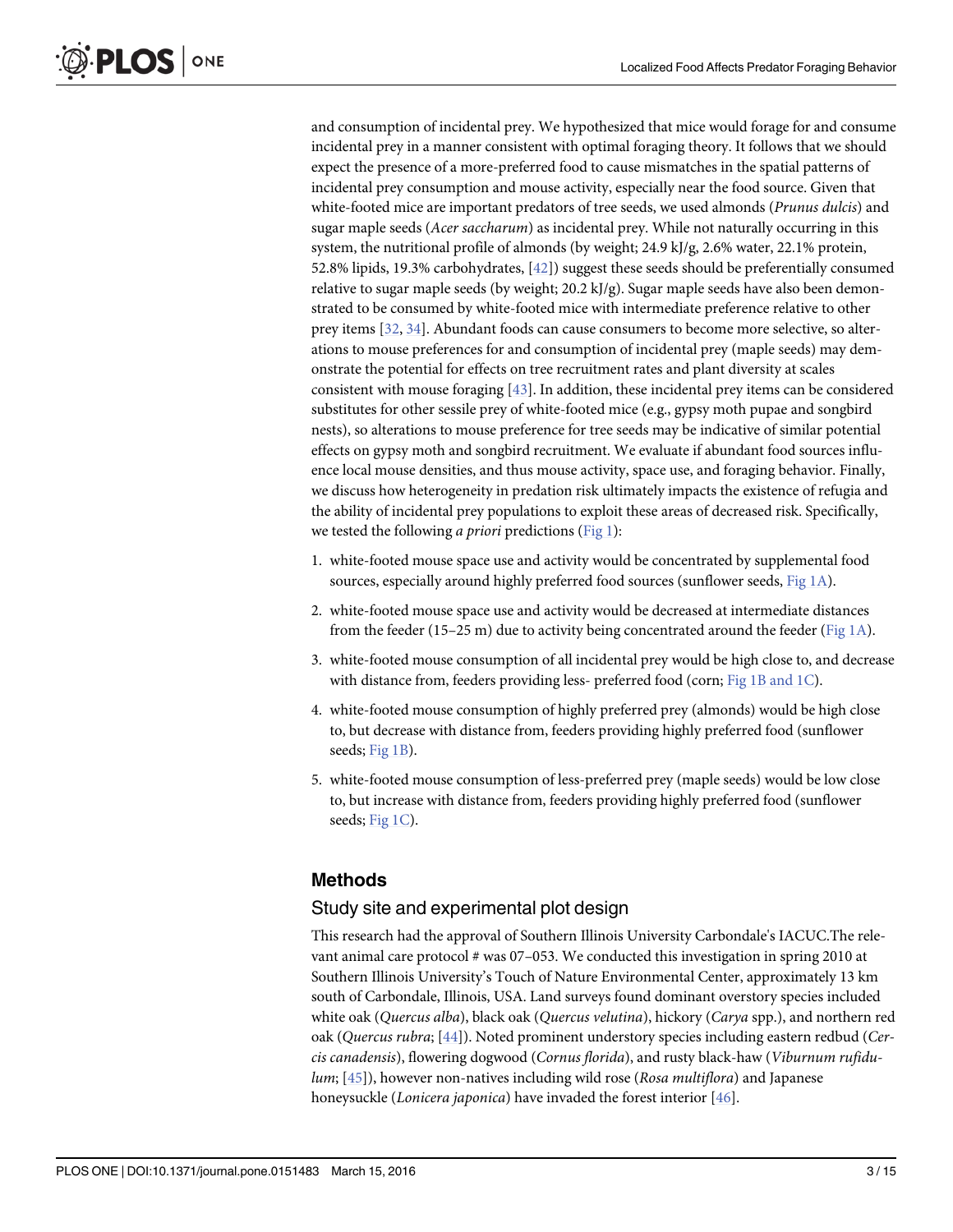<span id="page-4-0"></span>

[Fig 1. P](#page-3-0)redictions regarding the effects of abundant food on mouse space use, activity, and incidental prey consumption. (A) Predictions 1 and 2: Feeders provisioned with highly (sunflower seeds) and lesspreferred (corn) food sources would concentrate mouse track activity near the feeder while simultaneously decreasing activity at intermediate distances (15 and 25m) from the feeder. (B) Predictions 3 and 4: Mouse consumption of highly preferred incidental prey (almonds) would be increased around (0 and 10m), and decreased at intermediate distances (15 and 25m) from, feeders provisioned with abundant, highly and lesspreferred food. (C) Predictions 3 and 5: Mouse consumption of less-preferred incidental prey (maple seeds) would be increased around (0 and 10m), and decreased at intermediate distances (15 and 25m) from, feeders provisioned with abundant, but less-preferred food. Conversely, mouse consumption of maple seeds would be decreased around feeders provisioned with highly-preferred food, but would increase with distance from the feeder.

doi:10.1371/journal.pone.0151483.g001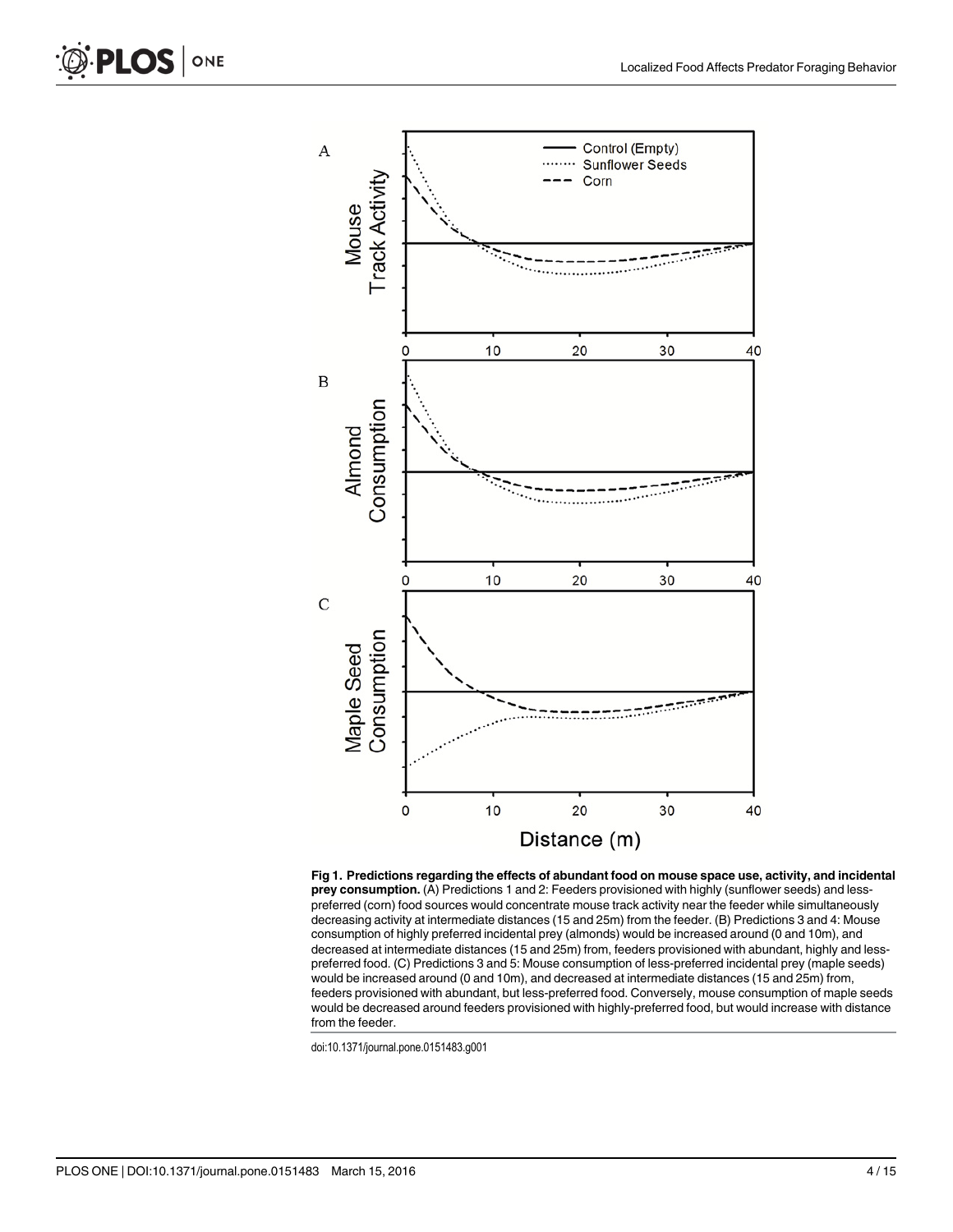<span id="page-5-0"></span>We employed a 3-treatment (supplemental sunflower seeds, supplemental corn, or empty feeder control) crossover design with 6 plots as experimental units. Each plot contained concentric rings with radii of 5, 10, 15, 25 and 40 m centered on a feeder (0 m), as well as 8 radial trapping transects oriented along cardinal and secondary compass directions. All plots were spaced  $> 100$  m apart edge to edge, as well as  $> 100$  m from the forest edge. Each treatment was applied to a plot during a 2-week period, separated from other treatments by a 1-week recovery period. Small mammal population densities were estimated by live-trapping at the beginning and end of the experiment.

The feeder on each plot was constructed from a galvanized steel trash can (117 L) and lid. Four, 4-cm holes were drilled in the bottom of each can and 3.8-cm diameter polyvinyl chloride (PVC) tubes were inserted to minimize food loss and allow rodents to enter while excluding larger animals. Empty feeders served as control treatments, whereas ad libidum sunflower seeds and cracked corn were used as supplemental food sources (by weight: dried sunflower seed kernels: 24.4 kJ/g, 1.2% water, 19.3% protein, 49.8% lipids, 24.0% carbohydrates; cracked yellow corn: 15.3 kJ/g, 10.4% water, 9.4% protein, 4.7% lipids, 74.3% carbohydrates,  $[42]$ ). We predicted that sunflower seeds would be highly preferred food and cracked corn would be lesspreferred based on their respective energy densities and because P. leucopus appears to prefer foods that are energy-rich and approximately 15% protein (sunflower seeds, [[47](#page-15-0)]). Each plot received a separate 2-week trial for each of the 3 food treatments (sunflower, corn, or empty) provided in the periods of 12–23 April, 3–14 May, and 24 May–4 June. The 6 possible food trial sequences (e.g., corn, empty, sunflower) were randomly assigned to the 6 plots. Food was removed at the end of each trial (i.e., feeder empty during the recovery period between trials) and the feeder was either refilled with another food treatment or left empty (control) at the start of the following period.

Abundant food sources can spatially concentrate predators, thereby increasing local predator densities and foraging efforts. We used trapping webs [[48](#page-15-0)] to estimate pre- and post-experiment mouse densities. Paired Sherman live-traps (Model LFA; H. B. Sherman Traps, Inc., Tallahassee, Florida) were placed next to the feeder and along 8 trapping transects at each ring distance (5, 10, 15, 25, and 40 m), giving a total of 82 traps per plot. Each pair of traps was covered with a wood board to provide shelter against environmental conditions. Traps on all plots were baited with oats, provisioned with cotton bedding, and opened at ca. 1600 hr Sunday through Thursday in 2 consecutive weeks pre- (29 March–9 April) and post-experiment (7–18 June). Traps were checked and closed the following mornings at ca. 0800 hr. Each captured animal was marked with a Monel ear tag in each ear, examined to determine sex, reproductive condition, and age, then immediately released. Traps were not set or baited during the period when supplemental food or incidental prey were deployed.

#### Quantifying rodent activity and consumption of incidental prey

Mouse activity was quantified using track plates, consisting of graphite-coated acetate sheets affixed to aluminum flashing [\[49](#page-15-0), [50\]](#page-15-0). Rings at distances of 0, 5, 10, 15, 25 and 40 m received 4, 4, 8, 12, 20, and 32 track plates uniformly spaced, respectively, for a total of 80 track plates per plot. Track plates were monitored 4–5 times in each 2-week feeding trial at intervals of 1, 2, or 4 days (depending on day of plate deployment and accounting for weekends). All plates were closely inspected for the presence of tracks and, if present, tracks were identified to species. Tracked plates were marked to prevent double counting and replaced when tracks covered > 25% of the plate.

Our incidental prey items (almonds and sugar maple seeds) were prepared for field deployment by embedding them in unscented beeswax (Strahl and Pitsch Inc., West Babylon, New York, USA) on pieces of burlap [\[51\]](#page-15-0). This method of preparation required predators to expend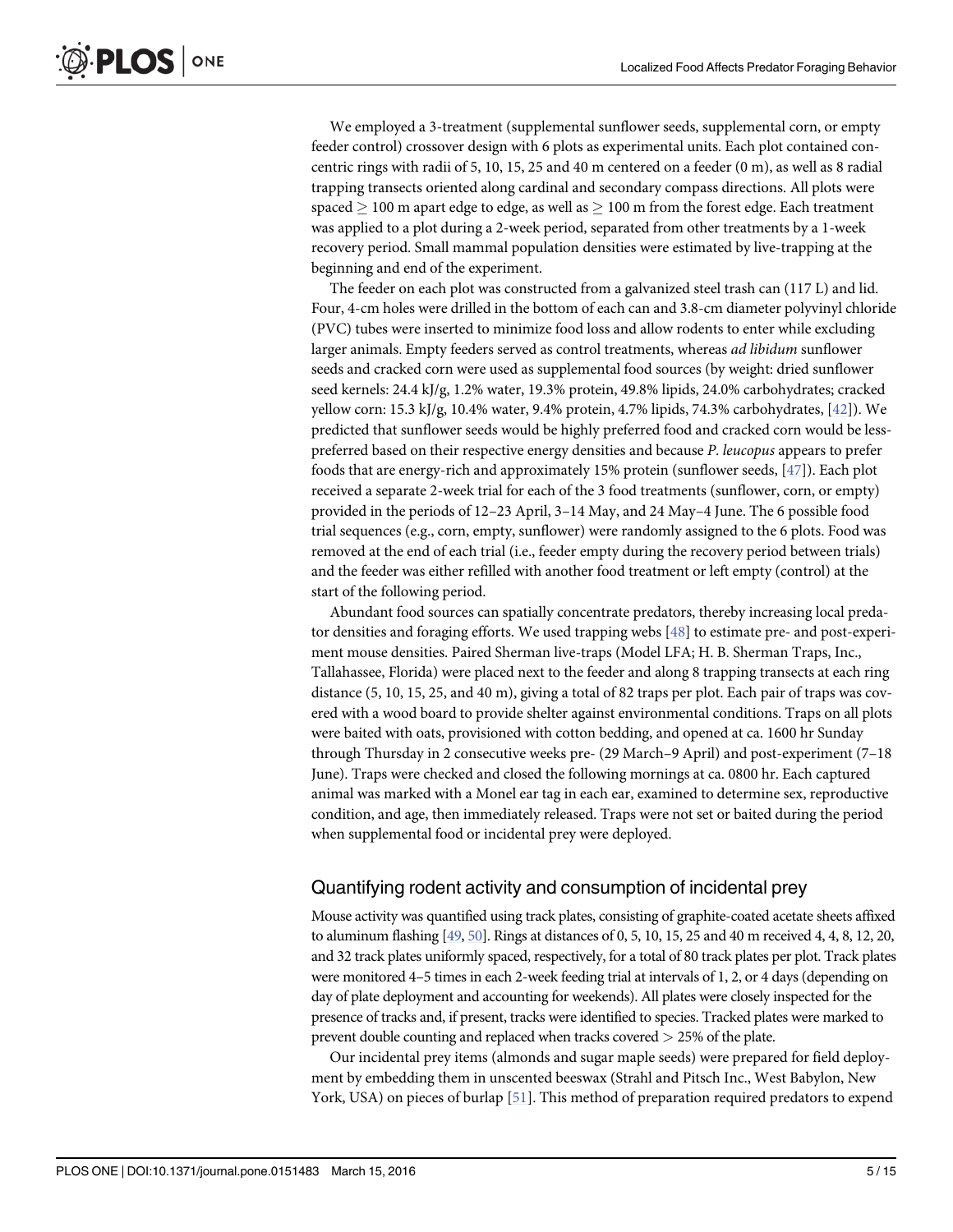<span id="page-6-0"></span>some effort in consuming the prey items and to leave marks that could be used to identify the predator responsible for the depredation event. Burlap was cut into 4- x 4-cm squares and then double coated with beeswax. Short (1.3 cm) segments of 1.9-cm diameter PVC pipe, lightly coated with mineral oil, served as molds. A whole almond was placed inside a mold on a prewaxed burlap square, and the mold was filled with molten beeswax until most of the almond was encased by wax. The wax was allowed to cool and the PVC mold was removed, leaving the almond affixed to the burlap. Maple seeds were affixed individually to burlap by spooning molten wax over the seed wing. All prey items were handled with latex gloves for the entirety of their preparation and deployment.

The schedule for incidental prey deployment was the same as that for food treatments and track plates. Rings at distances of 0, 5, 10, 15, 25, and 40 m received 4, 4, 8, 8, 12, and 12 of each incidental prey item, respectively, for a total of 96 prey items per plot. We deployed incidental prey items at random compass bearings within each ring, staking each into the ground using a bamboo skewer, and monitored them every 1, 2, or 4 days (same as for track plates) for each 2-week food trial. The presence or absence of each prey item was noted and, if depredated, the item was closely inspected for tooth-marks, pattern of damage, and the presence of scat. Consumption events were typically attributed to mice or raccoons based on tooth-marks or scat. Marks that were not distinctly mouse or raccoon were either discarded from future analyses or grouped together into an "unknown" predator category. If the item was present and intact, it was left in place. Each depredated item was replaced with a new prey item at a new random bearing within the same ring to avoid predators learning to return to sites of previous encounters.

#### Data analysis

Live-trapping data from each trapping session and plot were analyzed using program DIS-TANCE to estimate mouse densities [[48\]](#page-15-0) before and after the experiment. We used program DISTANCE to evaluate a variety of detectability functions created using all possible combinations of key functions (half-normal, uniform, and hazard rate) and adjustment factors (cosine, simple polynomial, and hermite polynomial). Akaike's Information Criterion for small samples  $(AIC<sub>c</sub>)$  was used to select the combination of key function and adjustment term which best balanced bias and variance, and to weight models for model-averaged density estimates [\[52\]](#page-15-0). We used a paired t-test to test whether model-averaged estimates of mouse density differed between pre- and post-experiment periods.

We conducted mixed-model logistic regression (PROC GLIMMIX; [\[53\]](#page-15-0)) to test for main and interactive effects of treatment and distance on mouse activity (presence vs. absence of new mouse tracks on a plate during a check) and consumption of prey items (almonds or maple seeds; attacked vs. not attacked during a check), after accounting for period and varying intervals between checks. Plot was the experimental subject with random intercept, to account for non-independence of data from each plot, and food treatment, distance from the feeder, interval since the last check (1, 2, or 4 days), sampling period (first, second, or third), and the interaction of distance and food treatment were used as categorical explanatory variables. We tested for an interaction of distance and food treatment based on our predictions that different food treatments would produce different patterns of track activity or prey consumption at varying distances from the feeder. When this interaction was significant ( $\alpha$  = 0.05), we used mixed-model logistic regression to test for a treatment effect separately for each distance from the feeder, again accounting for sampling period and the interval since the last check, and also to test for trends in track activity versus distance (continuous) from the feeder separately for each food treatment after accounting for interval since last check (some analyses including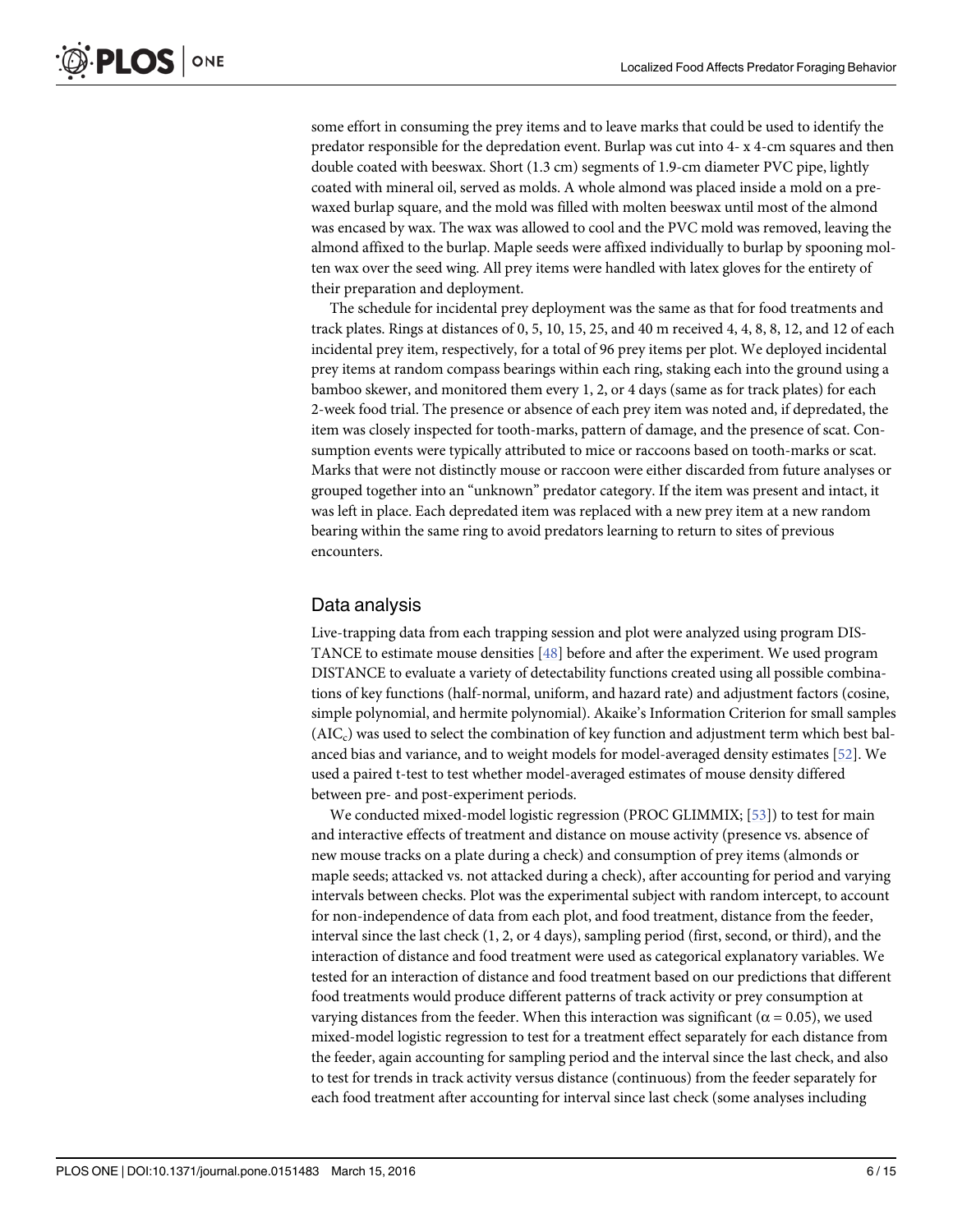<span id="page-7-0"></span>Table 1. Pre- and post-experiment population density estimates for white-footed mice. Density estimates were generated from program DISTANCE for pre- and post-food treatment trapping sessions on 6 experimental trapping webs located at Touch of Nature Environmental Center, Carbondale, Illinois, USA. Detectability functions were created using half-normal (HN), uniform (UN), and hazard rate (HR) key functions combined with cosine (COS), simple polynomial (SP), and hermite polynomial (HP) adjustment factors.

| Period | <b>Model</b>         | $\mathbf{k}^*$ | AIC <sub>c</sub> | <b>Estimated Density (mice / ha)</b> |        |        |        |        |        |  |
|--------|----------------------|----------------|------------------|--------------------------------------|--------|--------|--------|--------|--------|--|
|        |                      |                |                  | Plot 1                               | Plot 2 | Plot 3 | Plot 4 | Plot 5 | Plot 6 |  |
| Pre    | HN+COS               | 9              | 0.54             | 3.41                                 | 5.08   | 3.31   | 2.23   | 1.89   | 4.31   |  |
|        | HN+HP                | 6              | 0.22             | 1.70                                 | 2.57   | 3.31   | 2.23   | 1.89   | 2.56   |  |
|        | HN+SP                | 6              | 0.22             | 1.70                                 | 2.57   | 3.31   | 2.23   | 1.89   | 2.56   |  |
|        | HR+COS               | 12             | 0.01             | 6.58                                 | 6.30   | 2.34   | 4.19   | 1.82   | 6.32   |  |
|        | HR+SP                | 13             | 0.01             | 6.58                                 | 6.30   | 45.38  | 3.82   | 1.82   | 6.32   |  |
|        | HR+HP                | 13             | 0.01             | 6.58                                 | 6.30   | 35.18  | 3.82   | 1.82   | 6.32   |  |
|        | $UN+COS$             | 11             | $\mathbf 0$      | 1.35                                 | 4.49   | 2.9    | 1.79   | 1.46   | 3.58   |  |
|        | UN+SP                | 6              | $\mathbf 0$      | 1.14                                 | 1.7    | 1.94   | 1.53   | 1.27   | 1.4    |  |
|        | UN+HP                | 11             | $\mathbf 0$      | 0.92                                 | 1.94   | 1.8    | 1.76   | 1.43   | 1.46   |  |
|        | <b>Model average</b> |                |                  | 2.73                                 | 4.01   | 3.79   | 2.26   | 1.89   | 3.59   |  |
| Post   | HN+COS               | 12             | 0.39             | 4.85                                 | 4.30   | 2.40   | 3.57   | 4.00   | 3.98   |  |
|        | HR+COS               | 12             | 0.29             | 6.82                                 | 5.72   | 16.21  | 5.21   | 3.73   | 4.84   |  |
|        | $HR+SP$              | 12             | 0.29             | 6.82                                 | 5.72   | 16.21  | 5.21   | 3.73   | 4.84   |  |
|        | $HN+SP$              | 6              | 0.01             | 2.79                                 | 2.39   | 1.24   | 1.9    | 2.35   | 1.86   |  |
|        | $HN+HP$              | 6              | 0.01             | 2.79                                 | 2.39   | 1.24   | 1.9    | 2.35   | 1.86   |  |
|        | HR+HP                | 6              | 0.01             | 2.79                                 | 2.39   | 1.24   | 1.9    | 2.35   | 1.86   |  |
|        | $UN+COS$             | 15             | $\mathbf 0$      | 4.7                                  | 2.53   | 1.14   | 3.33   | 3.42   | 2.91   |  |
|        | $UN+SP$              | 6              | $\mathbf 0$      | 1.65                                 | 1.57   | 0.95   | 1.28   | 1.33   | 1.02   |  |
|        | <b>Model average</b> |                |                  | 5.91                                 | 5.05   | 10.31  | 4.46   | 3.78   | 4.4    |  |

\* k indicates the number of parameters in each model.

doi:10.1371/journal.pone.0151483.t001

period failed to converge). We also analyzed consumption rates separately for mouse-only and mouse+unknown predator groups. All raw data pertaining to small mammal trapping, predator activity and space use, and consumption of incidental prey items have been deposited at Dryad, DOI: 10.5061/dryad.f8rm5

#### **Results**

We captured 166 mice a total of 483 times over 10 332 trap nights. Our trapping web data lent the most support to a half-normal, cosine detectability function from both pre- and post-experiment trapping sessions, but considerable support remained for 2 alternative functions in each period (Table 1). Model-averaged estimates of pre-experiment densities ranged from 1.9 to 4.0 mice/ha (mean = 3.05 mice/ha) and increased 123% to 216% (Paired t test:  $t = -3.04$ ,  $P = 0.014$ ) to post-experiment estimates of 3.8 to 10.3 mice/ha (mean = 5.65 mice/ha; Table 1).

We found significant interactive effects of treatment and distance on mouse track activity [\(Table 2\)](#page-8-0), as expected, but activity patterns deviated from our first two predictions. We had predicted that track activity would increase near the feeder when food was provided ([Fig 1A](#page-4-0)), but mean track activity was greatest near the feeder in control (empty) treatments ( $Fig 2$ ). Track activity declined with distance in each treatment separately, but more strongly in control  $(\beta \pm SE = -0.012 \pm 0.0034)$  than in corn (-0.0076  $\pm$  0.0037) or sunflower (-0.0085  $\pm$  0.0037) treatments. Elevated mouse activity near control feeders could result if mice had learned to associate the feeder with food or if the feeder still smelled of food, but mouse activity was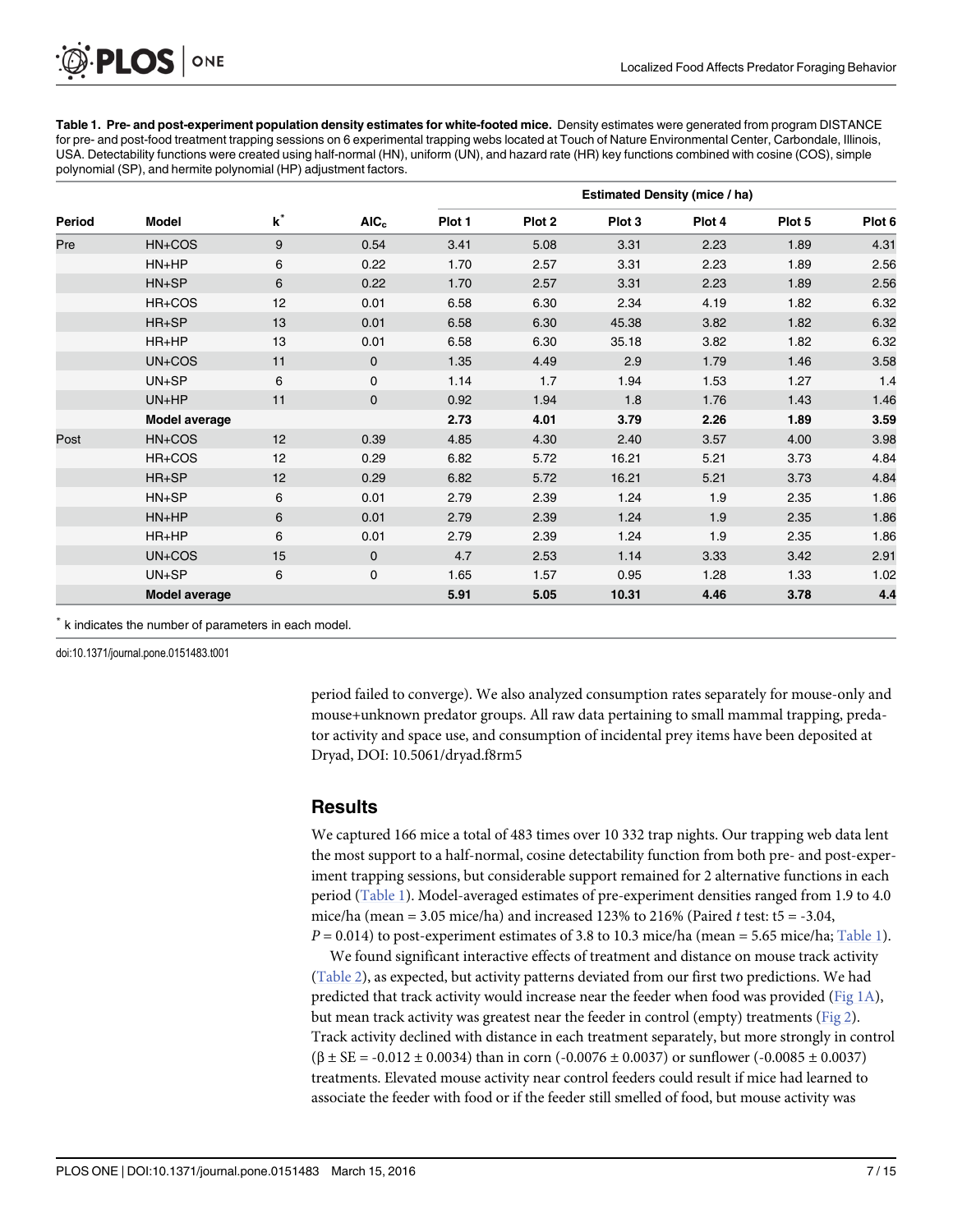<span id="page-8-0"></span>

|                    |     | df              |        |          |
|--------------------|-----|-----------------|--------|----------|
| Parameter          | num | denom           |        |          |
| Treatment          | 2   | 10              | 31.35  | < 0.0001 |
| <b>Distance</b>    | 5   | 25              | 5.83   | 0.0011   |
| Interval           | 2   | 10 <sup>1</sup> | 62.48  | < 0.0001 |
| Period             | 2   | 10              | 136.89 | < 0.0001 |
| Treatment*Distance | 10  | 50              | 3.01   | 0.0047   |

[Table 2.](#page-7-0) Results of mixed-model logistic regression analysis of the frequency of plates tracked vs. study parameters. Analysis was conducted on track plate data collected on 6 plots located at Touch of Nature Environmental Center, Carbondale, IL, USA in spring 2010.

doi:10.1371/journal.pone.0151483.t002

actually greatest near the feeder in plots where the control treatment occurred first—i.e., when the feeder was clean and empty  $(Fig_3)$ . In contrast, mouse activity around control feeders in period 3 was comparable to activity observed around corn/sunflower treatments in the same experimental period. Thus, providing food reduced the degree to which activity near the feeder was elevated relative to control treatments, at least early in the experiment.

A total of 2971 almonds and 1527 maple seeds were attacked by predators. For almonds, 39% of attacks were attributable to mice, 6% to raccoons, and 54% unknown. Only 4 almond consumption events were attributed to predators other than mice or raccoons. These 4 events were removed from future analyses. Few attacks on maple seeds were confidently attributed to either mice (5%) or raccoons (1%), so the remainder of attacks (94%) were grouped together and attributed to unknown predators. As a result of small sample size, analysis of mouse-only consumption of maple seeds failed to converge.

Overall mean consumption rates of both almonds and maple seeds were greatest in control treatments and tended to be lowest in sunflower treatments [\(Fig 4\)](#page-9-0). Consumption rates also generally increased from period 1 to period 3 [\(Table 3\)](#page-10-0). We found significant distancextreatment interactions for mouse-only almond consumption and maple seed consumption by mouse+unknown predators, but not for almond consumption by mouse+unknown predators



[Fig 2. E](#page-7-0)stimated mouse track activity (tracked plates per plate-check) by distance from feeder in 3 food treatments. All 6 experimental plots were located at Touch of Nature Environmental Center, Carbondale, Illinois, USA in spring 2010. Estimates are based on least-squares means from generalized linear mixed model, accounting for experimental period and varying intervals between plate checks. Error bars are 95% confidence intervals. Significant differences among treatments are indicated by asterisks.

doi:10.1371/journal.pone.0151483.g002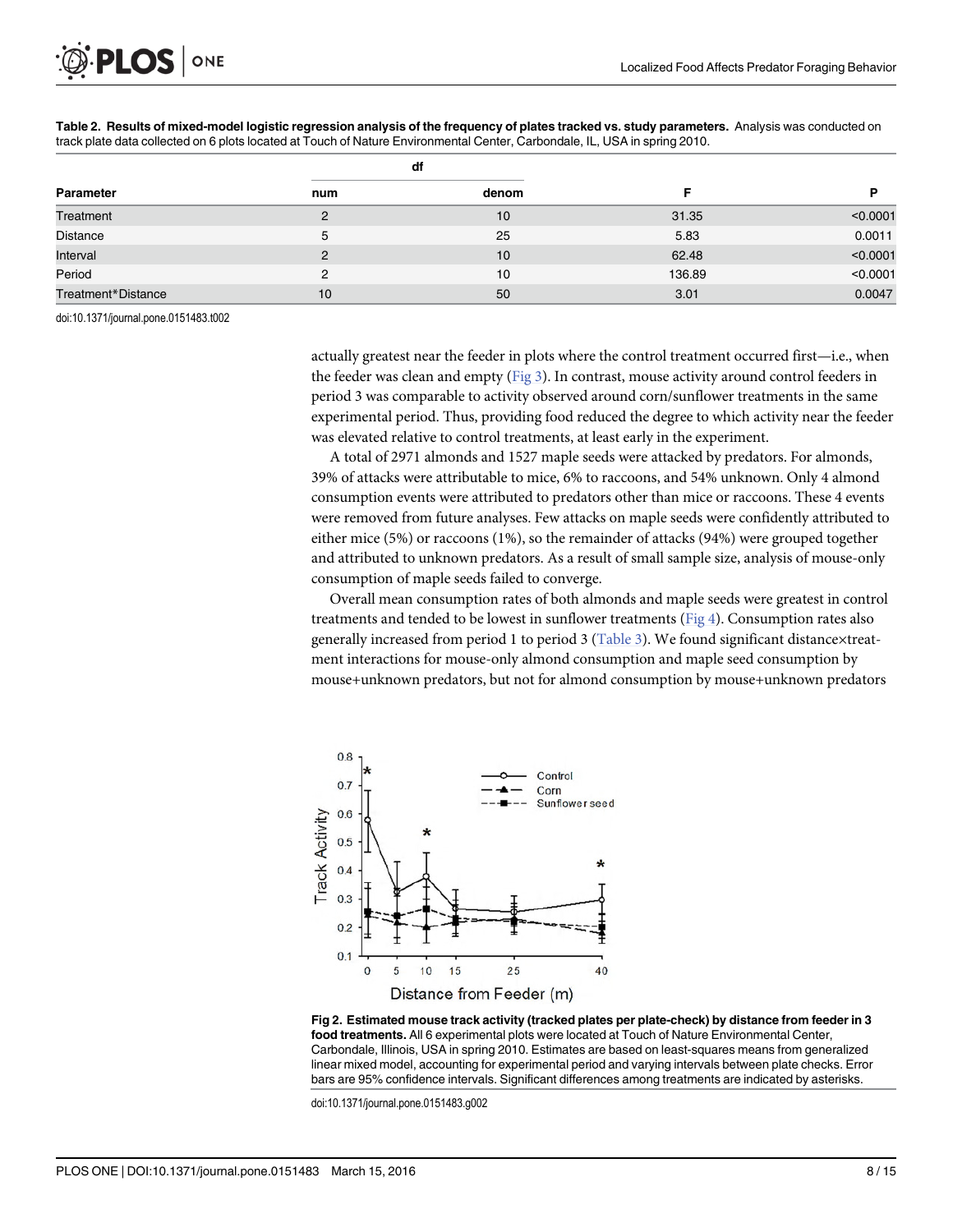<span id="page-9-0"></span>



doi:10.1371/journal.pone.0151483.g003



[Fig 4. M](#page-8-0)ean (±SE) consumption of incidental prey by mouse-only (PL only) and mouse and unspecified predators (PL + unknown). Consumption of incidental prey was recorded as the proportion consumed per check (1–4 days) during 3 food treatment (control (empty), corn, and sunflower) periods on 6 experimental plots located at Touch of Nature Environmental Center, Carbondale, IL, USA in spring 2010. Estimates are based on least-squares means from generalized linear mixed model, accounting for experimental period and varying intervals between plate checks. Error bars are 95% confidence intervals. Significant differences among treatments are indicated by asterisks.

doi:10.1371/journal.pone.0151483.g004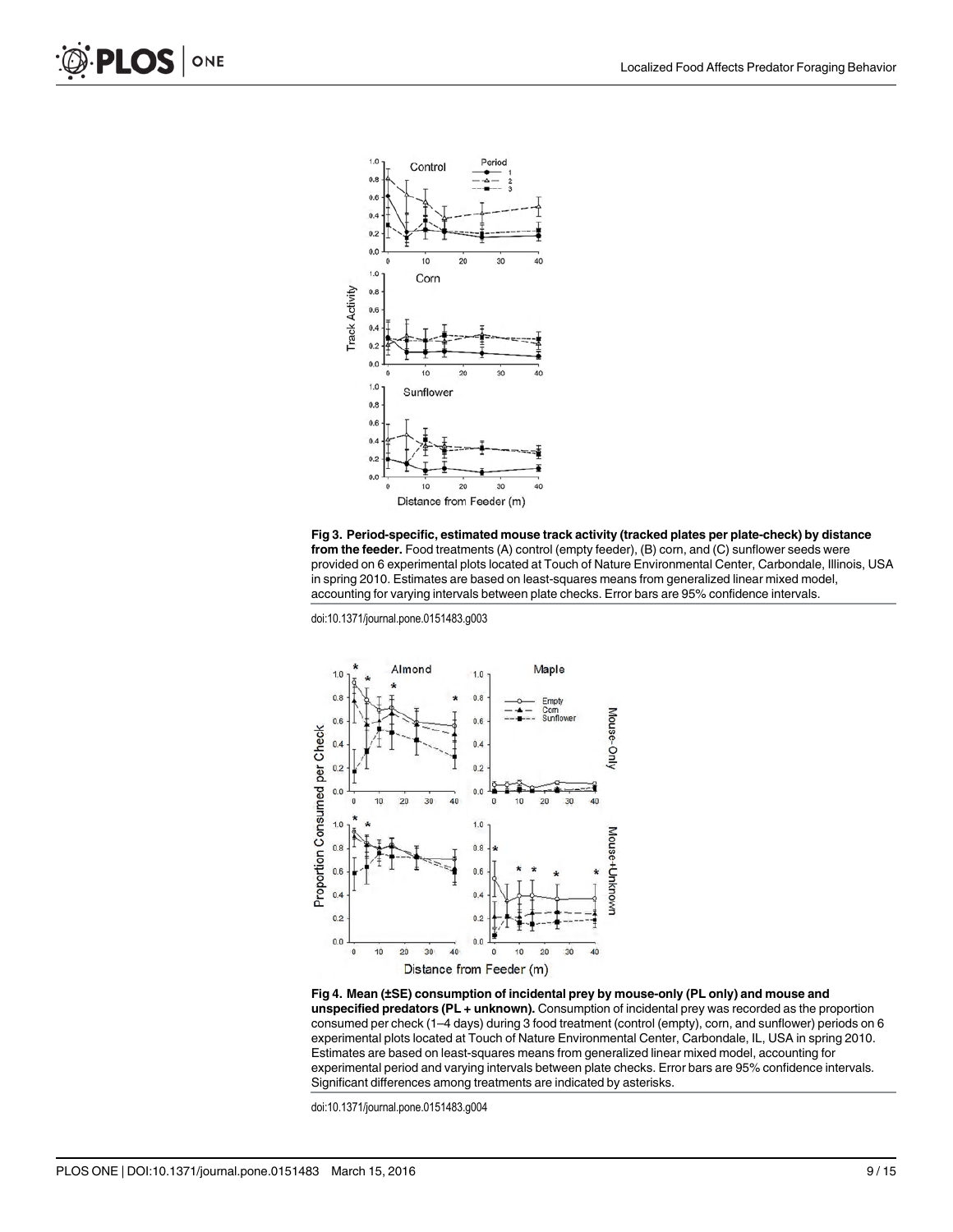[Table 3.](#page-8-0) Results of mixed-model logistic regression on consumption of almonds and maple seeds by predator group (mouse-only and mouse+ unknown predators). Analysis was conducted on data concerning predator consumption of incidental prey items. These data were collected on 6 experimental plots located at Touch of Nature Environmental Center, Carbondale, IL, USA in spring 2010. Results of mouse-only predation on maple seeds are not presented as convergence was not reached during analysis.

|                |                |                    | df             |     |        |          |
|----------------|----------------|--------------------|----------------|-----|--------|----------|
| Prey item      | Predator group | <b>Parameter</b>   | num            | den | F      | P        |
| <b>Almonds</b> | Mouse-Only     | Treatment          | $\overline{2}$ | 10  | 46.03  | < 0.0001 |
|                |                | Distance           | 5              | 25  | 6.95   | 0.013    |
|                |                | Interval           | $\overline{2}$ | 10  | 107.66 | < 0.0001 |
|                |                | Period             | $\overline{2}$ | 10  | 213.71 | < 0.0001 |
|                |                | Treatment*Distance | 10             | 50  | 3.62   | 0.0013   |
| Almonds        | Mouse+Unknown  | Treatment          | 2              | 10  | 24.48  | 0.0001   |
|                |                | <b>Distance</b>    | 5              | 25  | 13.44  | < 0.0001 |
|                |                | Interval           | $\overline{2}$ | 10  | 118.22 | < 0.0001 |
|                |                | Period             | $\overline{2}$ | 10  | 324.87 | < 0.0001 |
|                |                | Treatment*Distance | 10             | 50  | 4.23   | 0.0003   |
| Maple seeds    | Mouse+Unknown  | Treatment          | $\overline{2}$ | 10  | 68.09  | < 0.0001 |
|                |                | <b>Distance</b>    | 5              | 25  | 0.59   | 0.71     |
|                |                | Interval           | $\overline{2}$ | 10  | 115.66 | < 0.0001 |
|                |                | Period             | $\overline{2}$ | 10  | 313.88 | < 0.0001 |
|                |                | Treatment*Distance | 10             | 50  | 2.96   | 0.0053   |

doi:10.1371/journal.pone.0151483.t003

<span id="page-10-0"></span>PLOS ONE

(Table 3). Consumption of both almonds and maple seeds was reduced near feeders filled with sunflower seeds ([Fig 4\)](#page-9-0). Quantitatively, however, the reduction in consumption rates was much greater for maple seeds: estimated consumption rates by mouse+unknown predators (based on least-squares means to correct for period and interval since last check) in the immediate vicinity of feeders with sunflower seeds were 6% for maple seed versus 59% for almonds ( $Fig 4$ ).

#### **Discussion**

The distribution and abundance of food can influence predator space use and foraging efforts [\[12](#page-13-0), [13\]](#page-13-0), indirectly influencing risk to other prey. Predators can become spatially concentrated by abundant localized food sources, and the consequences of such "hot spots" of predator activity for incidental prey differ depending on preference ranking: elevated risk to highly preferred incidental prey but a zone of safety for less-preferred prey [\[54](#page-15-0)–[56](#page-15-0)]. Within this context, we sought to compare spatial patterns of mouse activity and consumption of incidental prey items. We evaluated these spatial patterns, and discrepancies between them, relative to the presence or absence of supplemental foods. On this basis, we predicted that providing abundant localized food would 1) concentrate mouse space use near the feeder and 2) potentially depress mouse activity at intermediate distances (out to the diameter of a mouse home range). Instead, track activity was slightly elevated close to the feeder  $(< 15 \text{ m})$  in both food treatments, but was strongly (and unexpectedly) elevated near control (empty) feeders. This elevated mouse activity around empty, control feeders is most consistent with the initial novelty of the feeder, as the relative response was strongest during the first experimental period when clean feeders were provided in control treatments and mice had no prior experience with them. Alternatively, elevated activity around control feeders may reflect mice seeking shelter or frustrated foraging attempts by mice that had learned in previous experimental periods to associate the metal cans with food, but these hypotheses are countered by the empty feeder effect being weakest in the third experimental period.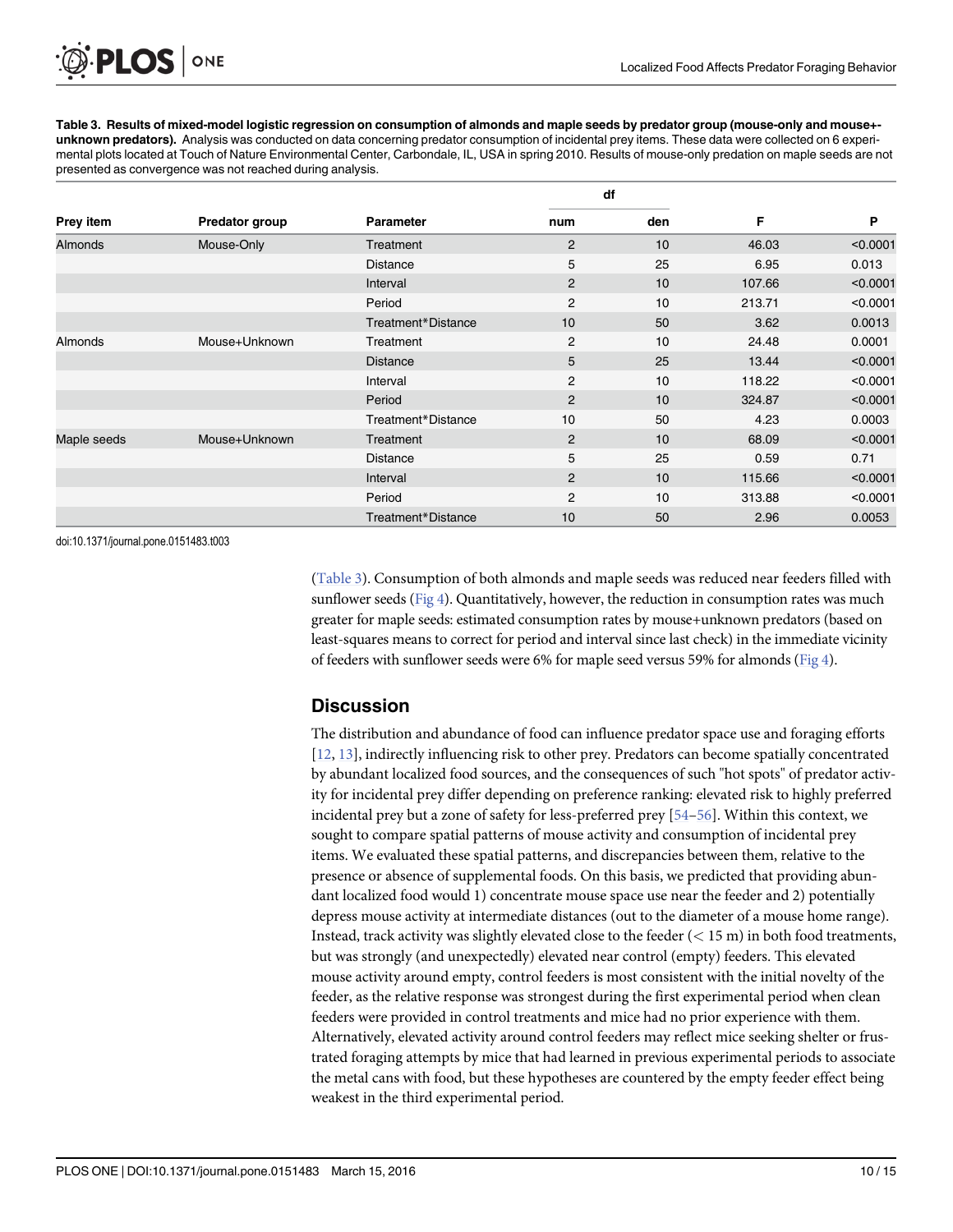<span id="page-11-0"></span>We did observe elevated mouse activity near the filled feeders, which represents a combined effect of both the feeder itself and the provided food. Relative to control treatments, the presence of food in the feeder appeared to reduce the degree to which activity near the feeder was elevated, which was unexpected. We see two potential explanations for this unexpected effect of food: either corn and sunflower seeds reduced the attractiveness of feeders (relative to empty feeders) or it altered the behavior of mice in the vicinity of the feeder. White-footed mice are largely granivorous, so the first explanation merits little consideration. And, filled feeders had the same design to exclude larger animals as empty ones, so they provided shelter as well. Instead, we argue the net reduction in local mouse activity around filled feeders (relative to controls) likely indicates that mice responded to abundant food by shifting their foraging from the area around the feeder to inside the feeder itself. Elevated food availability can reduce foraging activity in general and can reduce the amount of space that is intensively foraged by increasing giving up densities [\[5](#page-13-0), [57](#page-15-0)–[59\]](#page-15-0). The presence of reliable food in a specific location would be expected to particularly decrease the benefits of foraging elsewhere.

Regarding our second prediction, we did not observe a general pattern of depressed track activity at intermediate distances from either filled or empty feeders. This lack of result is likely related to the difference in spatial areas: for example, the annulus between radii of 10 and 25 m has an area 21 times larger than the circular area within 5 m of the feeder. Thus, the shift of a fixed amount of mouse activity from the annulus to the circle would cause an increase in activity density near the center 21 times greater than the corresponding decrease in the annulus. Such a subtle decrease in activity is likely to require very high sample size to reliably detect. However, even subtle modifications in predator activity, and thus predation risk, over large areas can disproportionately increase prey survival rates. Concentrating predation risk in space generally increases overall survival of relatively sessile prey because depletion of prey in highrisk areas quickly generates a negative spatial correlation between prey abundance and risk [[60](#page-15-0), [61\]](#page-15-0). Jensen's inequality [\[62\]](#page-15-0) further amplifies the influence of a modest reduction in risk over a large area, because probability of survival over an extended period is a convex (exponential) function of daily survival rates. For example, if daily survival averages 0.9 but varies among individuals (0.6 for one individual, 0.93 for 10 others), overall survival over 10 days exceeds the value expected from the average daily rate:  $0.9^{10} = 0.35$  versus  $[0.6^{10} + 10^{*}0.93^{10}]/11 = 0.44$ . This subtle but potentially important reduction in risk is an important consideration when interpreting results showing elevated risk of generalist predation near artificial food sources [\[56](#page-15-0), [63,](#page-15-0) [64](#page-15-0)].

Regardless of the cause of spatial variations in mouse activity, we expected that consumption rates of incidental prey would reflect the local risk of discovery, as indicated by mouse activity, mediated by predator preference for these prey relative to the provided food treatment. Based on these expectations, our third prediction was that consumption rates for both incidental prey items would be elevated near feeders providing a less-preferred food (corn). This prediction was partially supported for almonds but not for maple seeds. On the other hand, sunflower seeds have higher energy density and protein content than corn, so we predicted that feeders providing sunflower seeds would elevate local consumption of almonds but depress consumption of less-preferred maple seeds. However, consumption of both almonds and maple seeds was depressed near feeders providing sunflower seeds. Taken together, these deviations from our predictions regarding consumption rates imply that the incidental prey items we deployed were consistently devalued relative to the food provided in feeders. Incidental prey may be devalued by handling time cost imposed by seeds being embedded in wax. However, predation by small mammals (mainly white-footed mice) was much greater for freeze-dried gypsy moth pupae affixed to burlap with beeswax than for naturally occurring gypsy moth pupae at the same microsites and times [\[65\]](#page-15-0), so wax and burlap do not appear to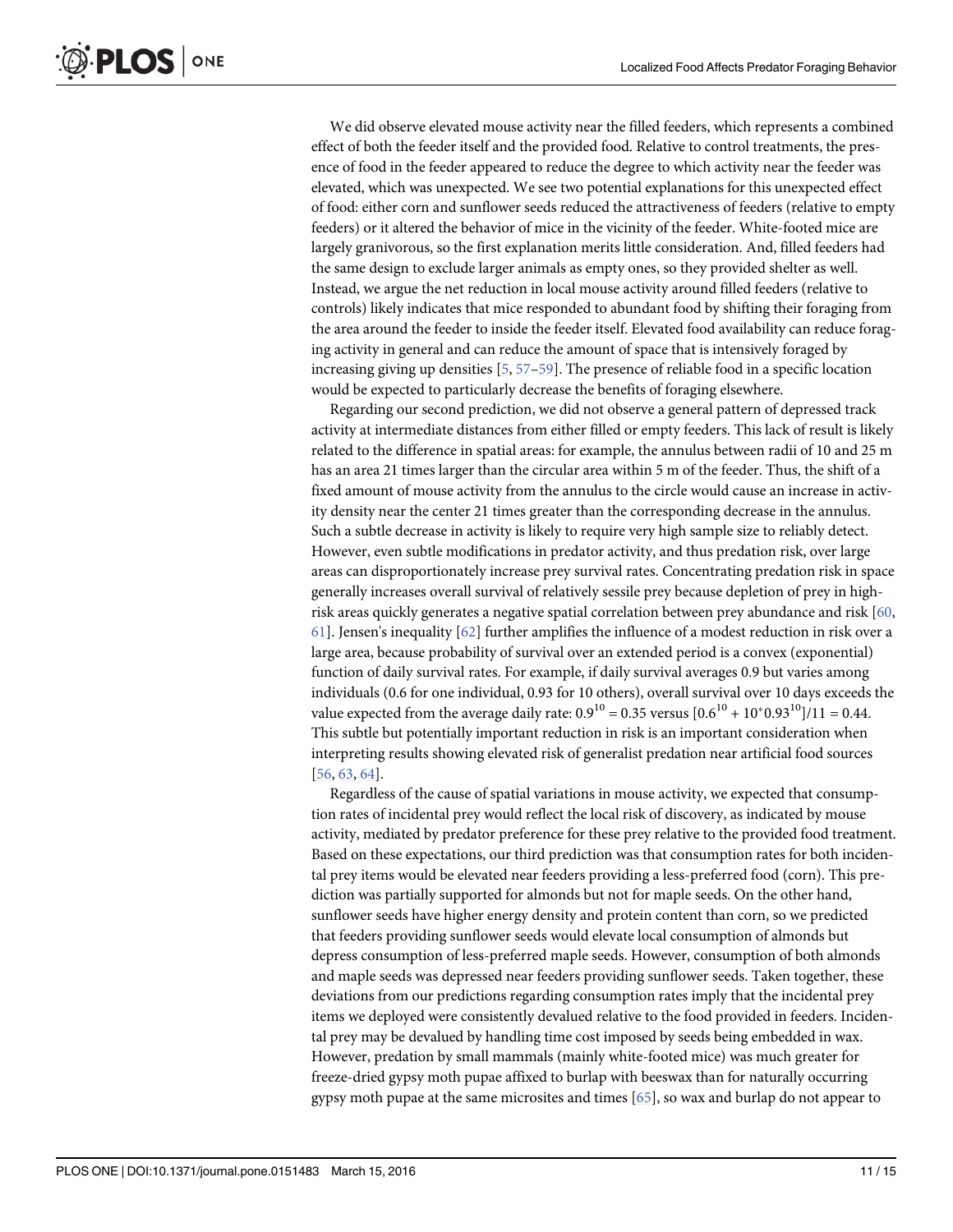<span id="page-12-0"></span>deter these predators. A more promising explanation is that mice found both food and safety within our feeders, such that food items deployed in the open incurred foraging costs due to risks of attack by the rodents' own predators  $[66]$ . We also suggest that our results regarding consumption rates on maple seeds should be interpreted with caution. Identifying maple seed predators was impeded because identifying marks (tooth-marks and scat) were rare—this problem stemmed from embedding the seed wing rather than the whole seed in wax. As a result, low sample size of the mouse-only predation events prevented model convergence. Given that confirmed mouse attacks made up 42% of mouse+unknown attacks on deployed almonds, we argue that patterns in attacks by the mouse+unknown predator group likely are driven by patterns in risk of attack by mice. Our results appear to show that predation risk to almonds increased more in proximity to feeders providing corn than track activity did, whereas we had predicted that predation risk to highly preferred prey should show a similar spatial pattern of track activity. This difference was not great, given the imprecision of the estimates, but if this mismatch is real it suggests our track plates may not have faithfully represented mouse activity in food treatments. Mice provisioned with abundant food sources may have spent more time foraging in a directed manner (i.e., right at the feeder) rather than searching across larger spatial scales [\[39,](#page-14-0) [67\]](#page-15-0). Consequently, track activity may have underestimated actual foraging intensity near abundant food sources. This highly directed foraging activity near the feeder, and decreased time spent foraging for other prey, could manifest as increased dietary selectivity for the provided food and decreased consumption rates of incidental prey.

The findings of this study may be applied to other generalist consumers and their prey (seeds and animals). Abundant food sources can decrease rodent predator activity levels [[57](#page-15-0), [58\]](#page-15-0), influence site selection [[5,](#page-13-0) [59](#page-15-0)] and result in less uniform distributions across small-scale habitats [[31\]](#page-14-0). However, the spatial scale of this mechanism is poorly understood. We found that abundant food slightly elevated mouse space use and activity at distances  $\leq 10$  m, and in turn, predation risk to incidental prey at these distances. The concentrative effect of abundant food was less than predicted, indicating that providing food may not generate refugia for prey by displacing mouse activity and decreasing consumption rates on incidental prey away from the feeder. In general, rodent diet selection and space use can be influenced by the abundance and profitability of food sources; fox squirrels (Sciurus niger) over-utilized poorquality habitat patches [\[68](#page-15-0)] and decreased diet selectivity when the abundance of food sources was increased [[69\]](#page-15-0). Differences in incidental prey consumption between food treatments indicated that the palatability and profitability of an incidental prey item relative to that of an abundant food source can influence incidental prey consumption. In addition, the distance of the incidental prey item from the food source may contribute to determining whether incidental prey are consumed or disregarded, especially if these prey items are located near the food source. Conversely, removal or depletion of food sources may force predators to increase the rate and spatial scale of their foraging efforts, thereby potentially decreasing encounter and consumption rates on incidental prey. However, we found evidence that the absence of food resulted in higher mean activity levels and that this increased activity coincided with increased consumption of both incidental prey items, including lessprofitable maple seeds.

The results of this investigation may be broadly applied to predator and prey interactions. Optimal foraging theory provides a general predictive framework for predator foraging behavior and choice of prey. However, generalist predators can deviate from optimal expectations by altering their space use and consuming suboptimal prey. Large predatory mammals, like African lions (Panthera leo), deviated from optimal foraging expectations by choosing suboptimal prey based on prey group size, prey distance from the hunting group, and prey group composition [[70](#page-15-0)]. Avian consumers, when concentrated by bird feeders, became more selective and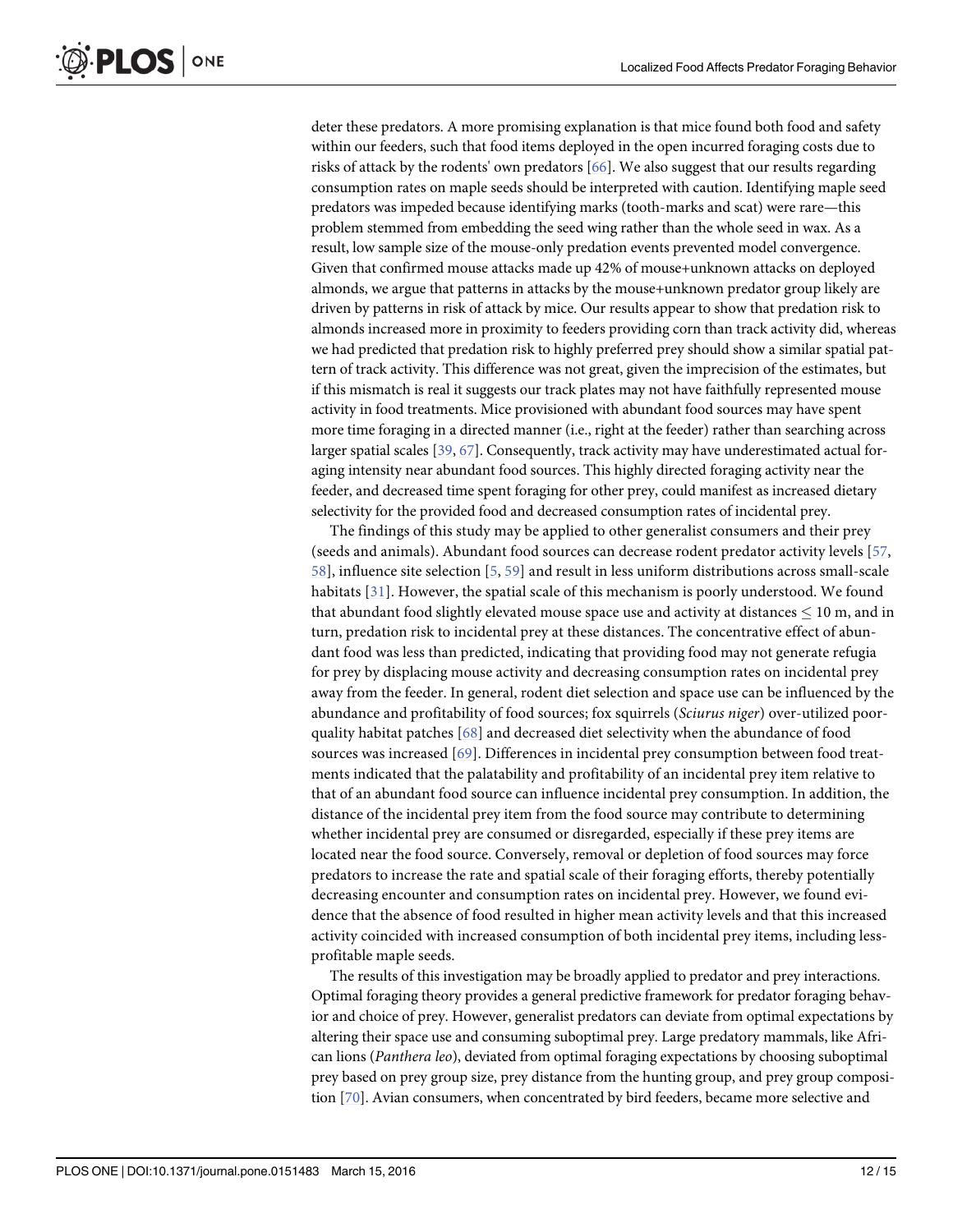<span id="page-13-0"></span>increased localized predation on incidental prey [\[56\]](#page-15-0). Differential space use and consumption of prey by predators suggests practical management implications for invasive, endangered, and game species. Our results suggest that providing abundant food sources near areas of high pest densities may encourage predators to aggregate and increase consumption rates on these incidental prey, provided the pest species is more profitable than the provided food.

#### Acknowledgments

The authors would like to thank Southern Illinois University's Touch of Nature Environmental Center for granting permission to conduct this investigation on its property. We are grateful to S. Bergeson, K. Chapman, K. Hofer, K. Hoffman, and N. Starzynski for their assistance with data collection. We also thank the reviewers of this manuscript for their comments and suggestions.

### Author Contributions

Conceived and designed the experiments: TES EMS. Performed the experiments: TES EMS. Analyzed the data: TES EMS. Contributed reagents/materials/analysis tools: EMS. Wrote the paper: TES EMS.

#### References

- [1.](#page-2-0) Charnov EL (1976) Optimal foraging: The marginal value theorem. Theor Popul Biol 9: 129–136. PMID: [1273796](http://www.ncbi.nlm.nih.gov/pubmed/1273796)
- [2.](#page-2-0) MacArthur RH, Pianka ER (1966) On optimal use of a patchy environment. Am Nat 100: 603–609.
- [3.](#page-2-0) Stephens DW, Krebs JR (1986) Foraging theory. Princeton University Press.
- [4.](#page-2-0) Sinclair ARE, Pech RP, Dickman CR, Hik D, Mahon P, Newsome AE (1998) Predicting effects of predation on conservation of endangered prey. Conserv Biol 12: 564–575.
- [5.](#page-2-0) Schmidt KA (2004) Incidental predation, enemy-free space, and the coexistence of incidental prey. Oikos 106: 335–343.
- [6.](#page-2-0) Griffiths D (1975) Prey availability and the food of predators. Ecology 56: 1209–1214.
- 7. Vivas HJ, Saether B (1987) Interactions between a generalist herbivore, the moose Alces alces, and its food resources: An experimental study of winter foraging behaviour in relation to browse availability. J Anim Ecol 56: 509–520.
- 8. Speiser B, Rowell-Rahier M (1991) Effects of food availability, nutritional value, and alkaloids on food choice in the generalist herbivore Arianta arbustorum (Gastropoda: Helicidae). Oikos 62: 306–318.
- [9.](#page-2-0) Musser FR, Shelton AM (2003) Predation of Ostrinia nubilalis (Lepidoptera: Crambidae) eggs in sweet corn by generalist predators and the impact of alternative foods. Environ Entomol 32: 1131–1138.
- [10.](#page-2-0) Vanni MJ (1987) Effects of food availability and fish predation on a zooplankton community. Ecol Monogr 57: 61–88.
- [11.](#page-2-0) Fedriani JM, Fuller TK, Sauvajot RM (2001) Does availability of anthropogenic food enhance densities of omnivorous mammals? An example with coyotes in southern California. Ecography 24: 325–331.
- [12.](#page-2-0) Courtney PA, Fenton MB (1976) The effects of a small rural garbage dump on populations of Peromyscus leucopus Rafinesque and other small mammals. J Appl Ecol 13: 413–422.
- [13.](#page-2-0) Crabtree RL, Wolfe ML (1998) Effects of alternate prey on skunk predation of waterfowl nests. Wildlife Soc Bull 16: 163–169.
- [14.](#page-2-0) Murdoch WW (1969) Switching in general predators: Experiments on predator specificity and stability of prey populations. Ecol Monogr 39: 335–354.
- 15. Thompson ID, Colgan PW (1990) Prey choice by marten during a decline in prey abundance. Oecologia 83: 443–451.
- 16. Ackerman JT (2002) Of mice and mallards: positive indirect effects of coexisting prey on waterfowl nest success. Oikos 99: 469–480.
- 17. Sacks BN, Neale JCC (2002) Foraging strategy of a generalist predator toward special prey: sheep in the coyote diet. Ecol Appl 12: 299–306.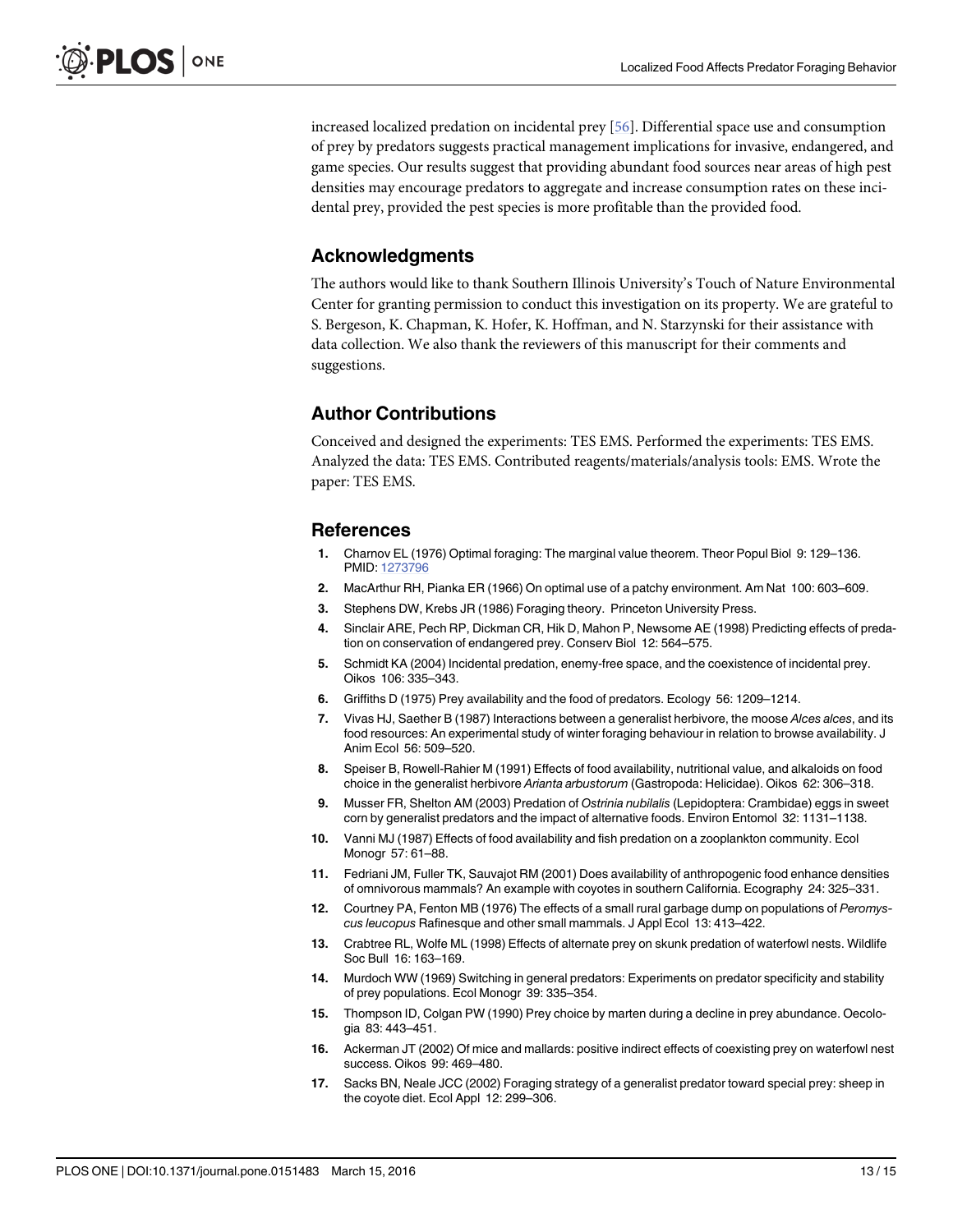- <span id="page-14-0"></span>[18.](#page-2-0) Schmidt KA, Ostfeld RS (2003) Songbird populations in fluctuating environments: predator responses to pulsed resources. Ecology 84: 406–415.
- [19.](#page-2-0) Sacks BN, Neale JC (2007) Coyote abundance, sheep predation, and wild prey correlates illuminate Mediterranean trophic dynamics. J Wildl Manage 71: 2404–2410.
- [20.](#page-2-0) Solomon ME (1949) The natural control of animal populations. J Anim Ecol 19: 1–35.
- [21.](#page-2-0) Schmitt RJ (1987) Indirect interactions between prey: Apparent competition, predator aggregation, and habitat segregation. Ecology 68: 1887–1897.
- [22.](#page-2-0) Holt RD (1977) Predation, apparent competition, and the structure of prey communities. Theor Popul Biol 12: 197–229. PMID: [929457](http://www.ncbi.nlm.nih.gov/pubmed/929457)
- 23. Holt RD, Lawton JH (1994) The ecological consequence of shared natural enemies. Annu Rev Ecol Syst 25: 495–520.
- [24.](#page-2-0) Abrams PA, Matsuda H (1996) Positive indirect effects between prey species that share predators. Ecology 77: 610–616.
- [25.](#page-2-0) Cooper SM, Ginnett TF (2000) Potential effects of supplemental feeding of deer on nest predation. Wildlife Soc Bull 28: 660–666.
- [26.](#page-2-0) Hamilton AM, Freedman AH, Franz R (2002) Effects of deer feeders, habitat and sensory cues on predation rates on artificial turtle nests. Am Midl Nat 147: 123–134.
- [27.](#page-2-0) Greenwood RJ, Pietruszewski DG, Crawford RD (1998) Effects of food supplementation on depredation of duck nests in upland habitat. Wildlife Soc Bull 26: 219–226.
- [28.](#page-2-0) Pyke GH, Pulliam HR, Charnow EL (1977) Optimal foraging: A selective review of theory and tests. Q Rev Biol 52: 137–154.
- [29.](#page-2-0) Lackey JA, Huckaby DG, Ormiston BG (1985) Peromyscus leucopus. Mammal Spec 247: 1–10.
- [30.](#page-2-0) Wolff JO (1985) The effects of density, food, and interspecific interference on home range size in Peromyscus leucopus and Peromyscus maniculatus. Can J Zool 63: 2657–2662.
- [31.](#page-2-0) Schnurr JL, Canham CD, Ostfeld RS, Inouye RS (2004) Neighborhood analyses of small mammal dynamics: Impacts on seed redation and seedling establishment. Ecology 85: 741–755.
- [32.](#page-2-0) Ostfeld RS, Manson RH, Canham CD (1997) Effects of rodents on survival of tree seeds and seedling invading old fields. Ecology 78: 1531–1542.
- 33. Manson RH (2000) Spatial autocorrelation and the interpretation of patterns of tree seed and seedling predation by rodents in old-field. Oikos 91: 162–174.
- [34.](#page-2-0) Cramer MJ (2014) Seeds of doubt: feeding preferences of white-footed deer mice (Peromyscus lecuopus noveboracensis) and woodland deer mice (Peromyscus maniculatus gracilis) on maple (genus Acer) seeds. Can J Zool 92: 771–776.
- [35.](#page-2-0) Bess HA, Spurr HS, Littlefield EW (1947) Forest site conditions and the gypsy moth. Harvard For. Bull 22: 56.
- 36. Campbell RW, Sloan RJ (1977) Release of gypsy moth populations from innocuous levels. Environ Entomol 6: 323–329.
- [37.](#page-2-0) Jones CG, Ostfeld RS, Richard MP, Schauber EM, Wolff JO (1998) Chain reactions linking acorns to gypsy moth outbreaks and Lyme disease risk. Science 279: 1023–1026. PMID: [9461433](http://www.ncbi.nlm.nih.gov/pubmed/9461433)
- [38.](#page-2-0) Leimgruber P, McShea WJ, Rappole JH (1994) Predation on artificial nests in large forest blocks. J Wildl Manage 58: 254–260.
- [39.](#page-12-0) Schmidt KA, Goheen JR, Naumann R (2001) Incidental nest predation in songbirds: Behavioral indicators detect ecological scales and processes. Ecology 82: 2937–2947.
- [40.](#page-2-0) Schmidt KA, Ostfeld RS (2003) Songbird populations in fluctuating environments: predator responses to pulsed resources. Ecology 84:406–415.
- [41.](#page-2-0) Schmidt KA, Ostfeld RS (2008) Wood thrush nest success and post-fledgling survival across a tempo-ral pulse of small mammal abundance in an oak forest. J Anim Ecol 77: 830-837. doi: [10.1111/j.1365-](http://dx.doi.org/10.1111/j.1365-2656.2008.01378.x) [2656.2008.01378.x](http://dx.doi.org/10.1111/j.1365-2656.2008.01378.x) PMID: [18355240](http://www.ncbi.nlm.nih.gov/pubmed/18355240)
- [42.](#page-3-0) United States Department of Agriculture National Nutrient Database for Standard Reference [Internet]. Nutrient content of cracked yellow corn and whole sunflower seeds. [USDA]. c2008 –[cited 2009 Aug 17]. Available: <http://www.nal.usda.gov/fnic/foodcomp/search>
- [43.](#page-3-0) Young HS, McCauley DJ, Guevara R, Dirzo R (2013) Consumer preference for seeds and seedling of rare species impacts tree diversity at multiple scales. Oecologia 172: 857–867. doi: [10.1007/s00442-](http://dx.doi.org/10.1007/s00442-012-2542-2) [012-2542-2](http://dx.doi.org/10.1007/s00442-012-2542-2) PMID: [23229391](http://www.ncbi.nlm.nih.gov/pubmed/23229391)
- [44.](#page-3-0) Anderson RC, Anderson MR (1975) The presettlement vegetation of Williamson County, Illinois. Castanea 40: 345–363.